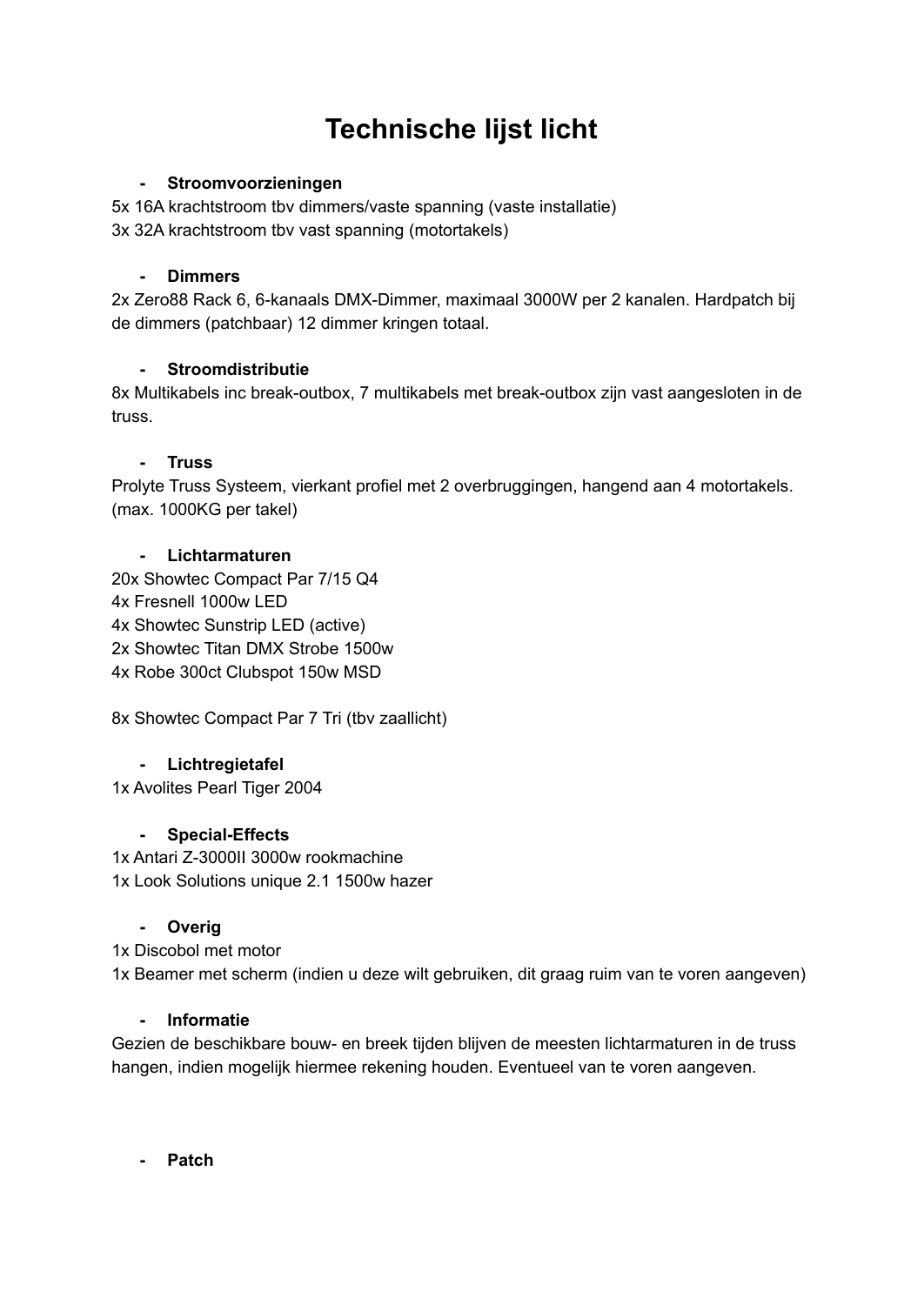De armaturen staan in de volgende modussen ingesteld:

Showtec Compact Par 7/15 Q4 10ch mode Robe 300ct Clubspot 150w MSD mode 1, 16 kanaals Showtec Compact Par 7 Tri (tby zaallicht) 8ch mode Showtec Sunstrip LED (active) 10ch mode

Voor adressen zie lichtplot.

Waar nodig voorziet de xinix een lichttechnici, tevens ter ondersteuning.

Bij onprofessioneel gebruiken van de apparatuur is een technicus van de xinix gematigd verder gebruiken van de materialen te ontzeggen.

Eventuele vragen kunnen gemaild worden naar: [techniek@xinix.nl](mailto:techniek@xinix.nl)

## *English below*

## **Technical list light**

#### - **Power supplies**

5x 16A power current for dimmers/fixed voltage (fixed installation) 3x 32A power current for fixed voltage (motor hoists)

#### - **Dimmers**

5x Zero88 Rack 6, 6-channel DMX-Dimmer, maximum 3000W per 2 channels. Hard Patch at the dimmers (patchable) 30 dimmer circuits total.

#### **- Power distribution**

8x Multicables inc break-out box, 7 multi cables with break-out box are permanently connected in the truss.

## **- Truss**

Prolyte Truss System, square profile with 2 bridges, suspended from 4 motor hoists. (max. 1000KG per hoist)

## **- Light fittings**